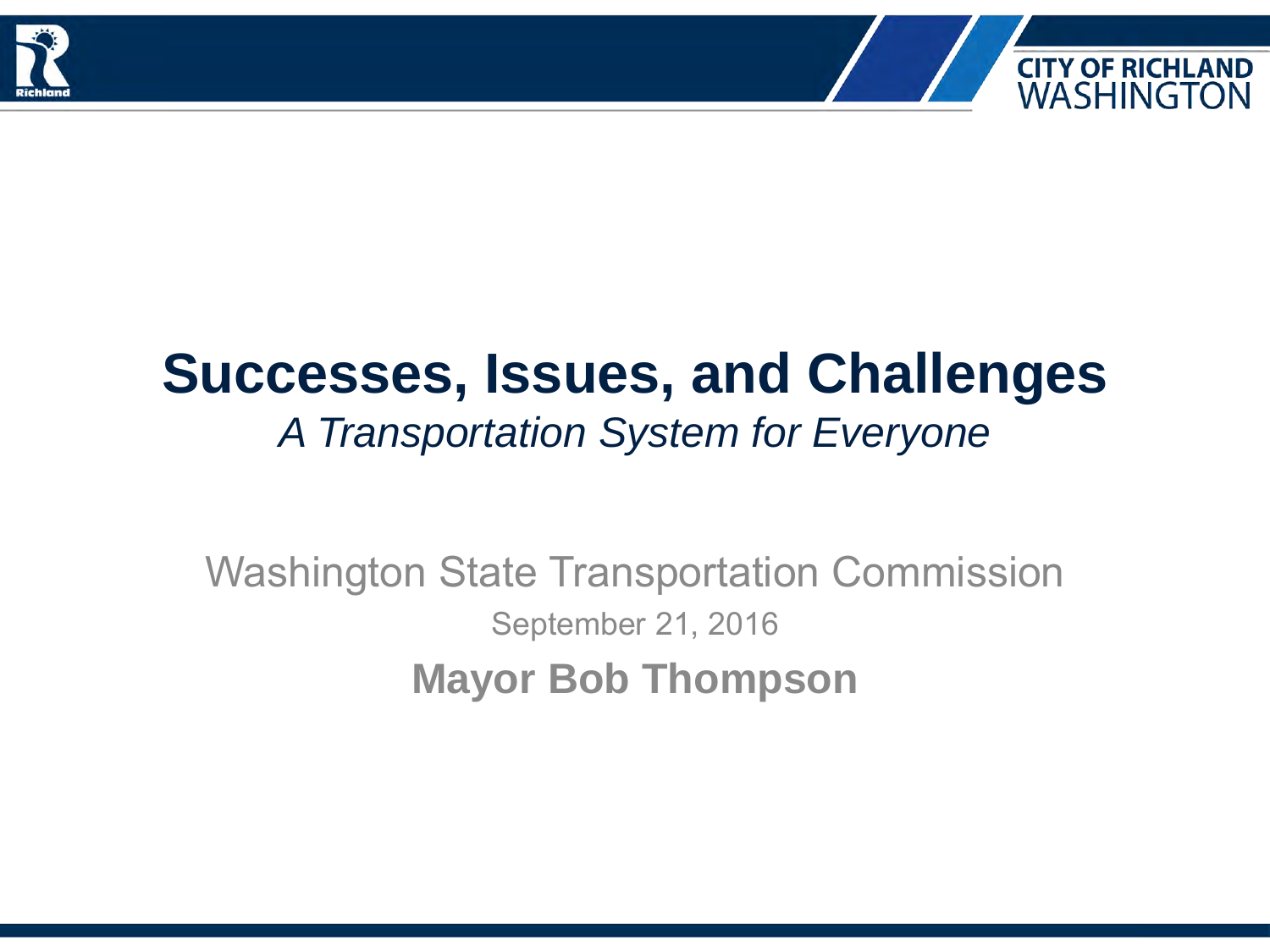



- South Richland suburban, vehicle focused development
- Waterfront / downtown urban core development
- North Richland education, industry primary jobs development



**PREFERRED FREEZER** 



**CITY OF RICHLAND**<br>WASHINGTON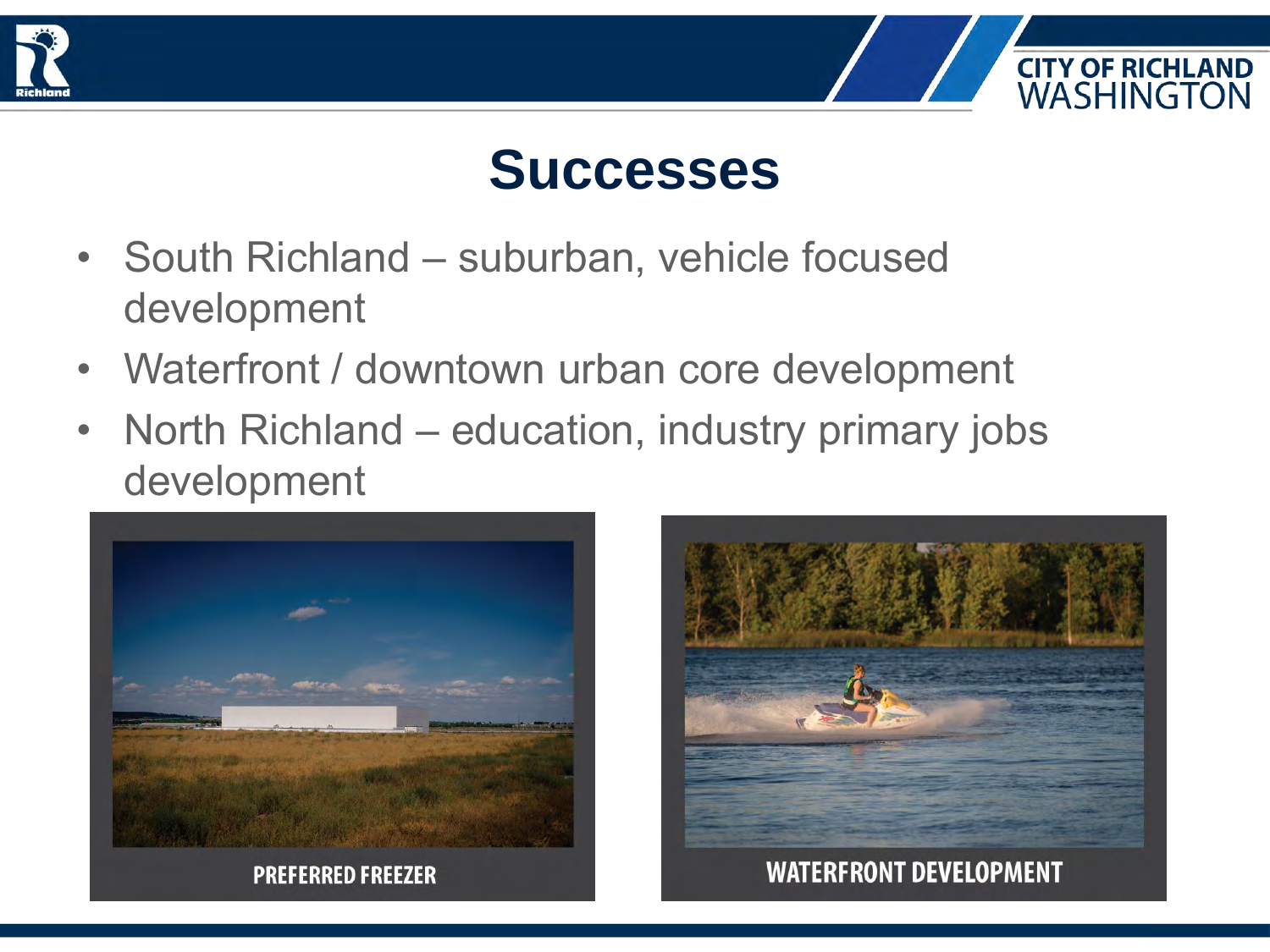



## **Issues and Challenges**

- Vehicular capacity to support economic development and population growth
- Street Design Retrofit to support livability goals
	- Waterfront / downtown walkability
	- Non-motorized commuting
	- Visual appeal and traffic calming
	- ADA Accessibility

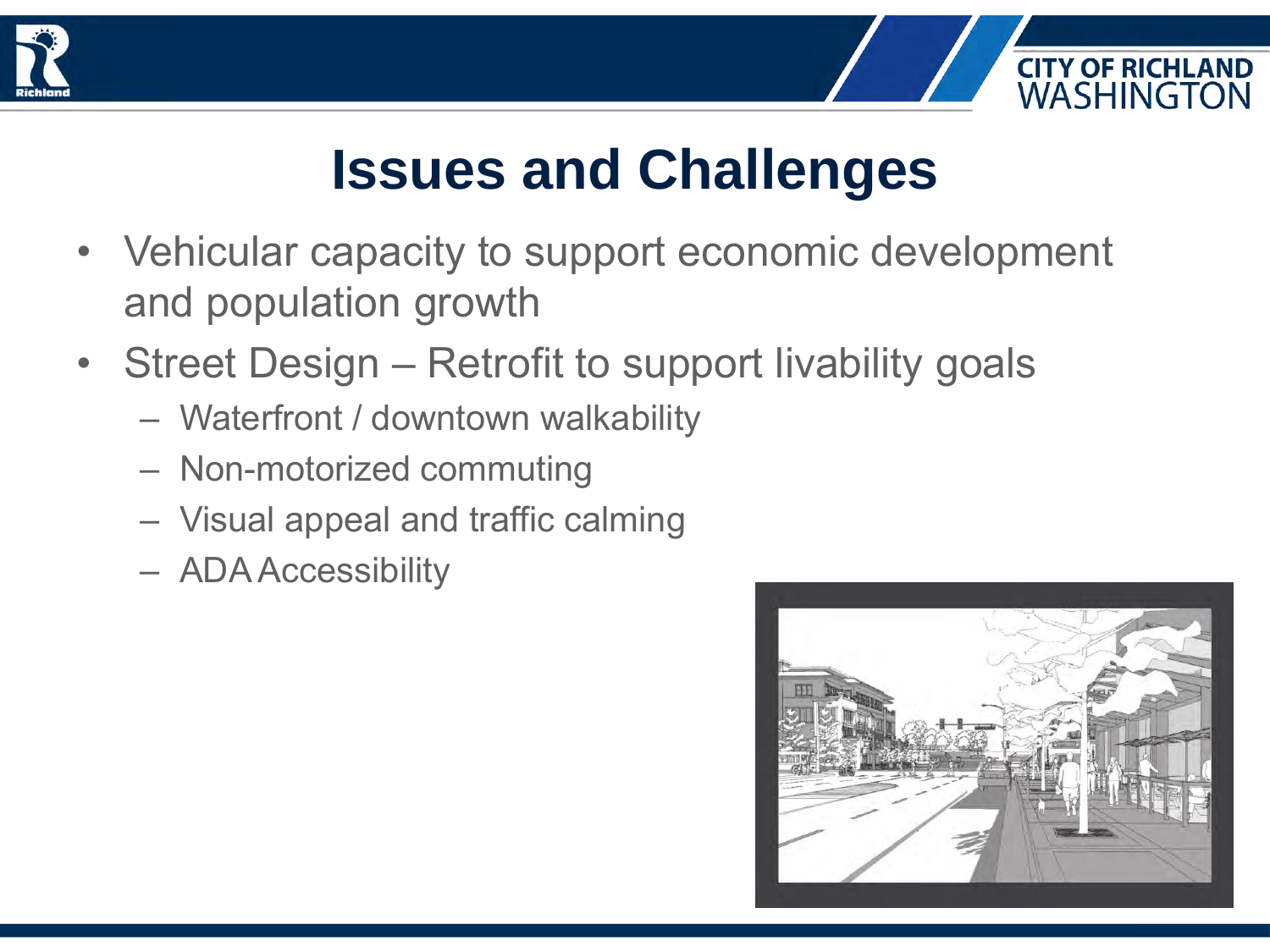



## **Issues and Challenges**

- Regional commuting / congestion
	- Conflicting needs converge on George Washington Way
		- Six-lane urban arterial to support regional commute demand
		- Waterfront / downtown activity center
- State system local system interfaces
	- Largest congestion bottlenecks the result of poorly-designed interfaces between state and local systems
		- Need for more holistic planning from WSDOT